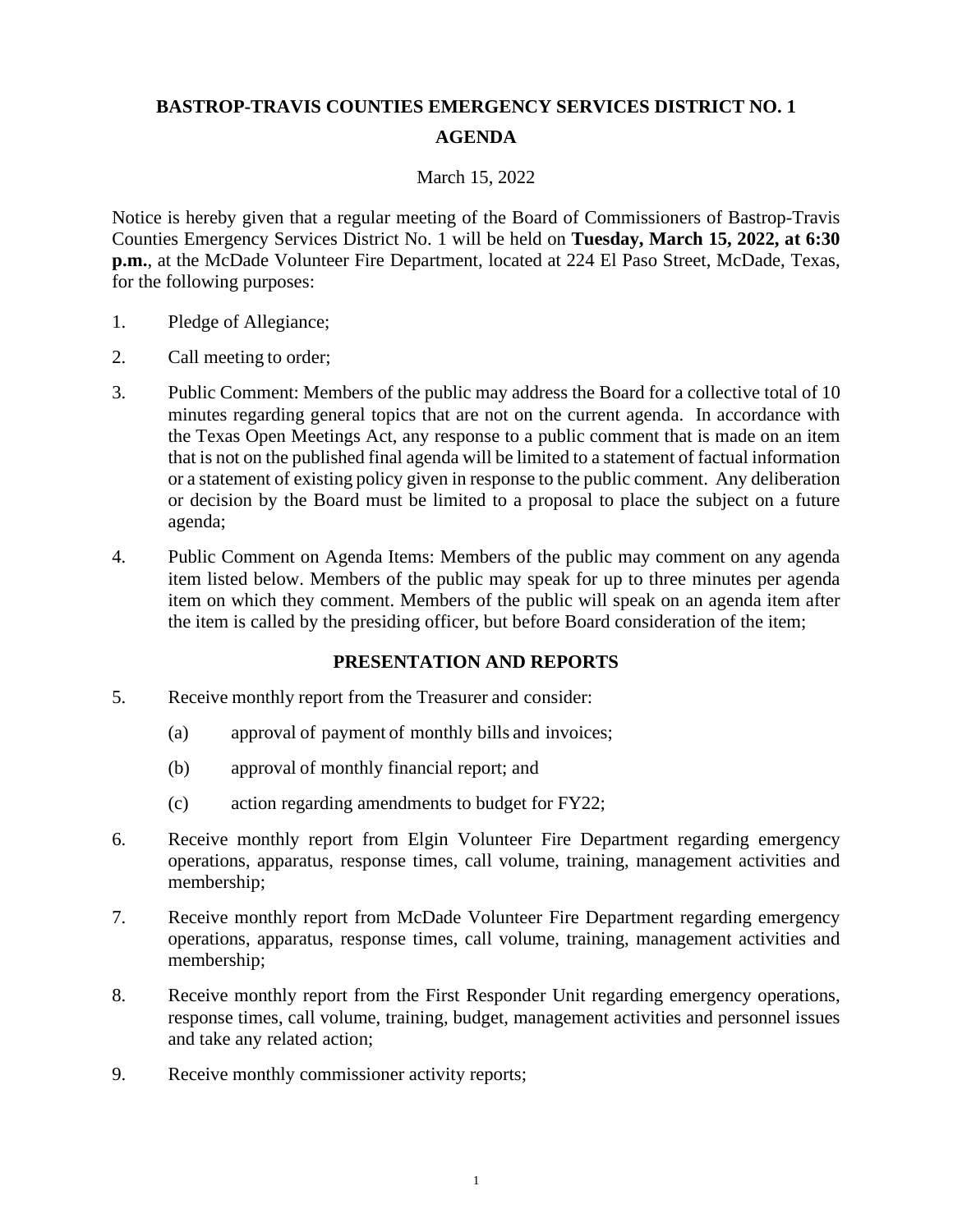#### **DISCUSSION/ACTION ITEMS**

- 10. Discuss and consider approval of minutes for the February 22, 2022, regular meeting;
- 11. See Supplemental Agenda for Election Items;
- 12. Review Records Management Program and make changes as appropriate;
- 13. Discuss and consider purchase of commercial washing machine for Elgin Volunteer Fire Department;
- 14. Discuss and consider Interlocal Agreement with Travis County regarding medical direction for First Responder Unit;
- $15.$ Discuss and consider requiring Elgin Volunteer Fire Department and McDade Volunteer Fire Department to develop written 1-year, 3-year, and 5-year plans of projected needs;
- 16. Discuss and consider approval of amendments to service provider contracts with Elgin VFD and McDade VFD to acknowledge hiring of Fire Chief;
- 17. Discuss and consider sale of McDade VFD truck, including approval of Resolution Authorizing Sale of Surplus Property;
- 18. Discuss and consider repair and maintenance of the District's facilities and equipment; and
- $19<sub>1</sub>$ Discuss agenda items, time, and date for next meeting.

A packet containing all supportive documentation for this agenda is available for inspection at The Carlton Law Firm, P.L.L.C., 4301 Westbank Drive, Suite B-130, Austin, Texas between the hours of 9:00 a.m. and 5:00 p.m. Monday through Friday and at the District Office located at 108 West First, Elgin, Texas between the hours of 9:00 a.m. and 12:00 p.m. on Tuesdays and Thursdays.

Mayne *Stubiata*<br>Wayne Skubiata, Secretary

Bastrop-Travis Counties ESD No. 1

Bastrop-Travis Counties Emergency Services District No. 1 is committed to compliance with the Americans with Disabilities Act. Reasonable modifications and equal access to communications will be provided upon request. Please call Melba Skubiata, Administrator for Bastrop-Travis Counties Emergency Services District No. 1, at 512-229-3020 for information. Hearing impaired or speech disabled persons equipped with telecommunication devices for the deaf may utilize the statewide Relay Texas Program by dialing 7-1-1 or 1-800-735-2988.

The Board may retire to Executive Session any time between the meeting's opening and adjournment for any purpose authorized by the Texas Open Meetings Act, including but not limited to: consultation with legal counsel (Section 551.071 of the Texas Government Code); personnel matters (Section 551.074); discussion of real estate acquisition (Section 551.072); discussion regarding a prospective gift to the District (Section 551.073); and/or deliberation regarding security devices or security audits (Section 551.076). Action, if any, will be taken in open session.